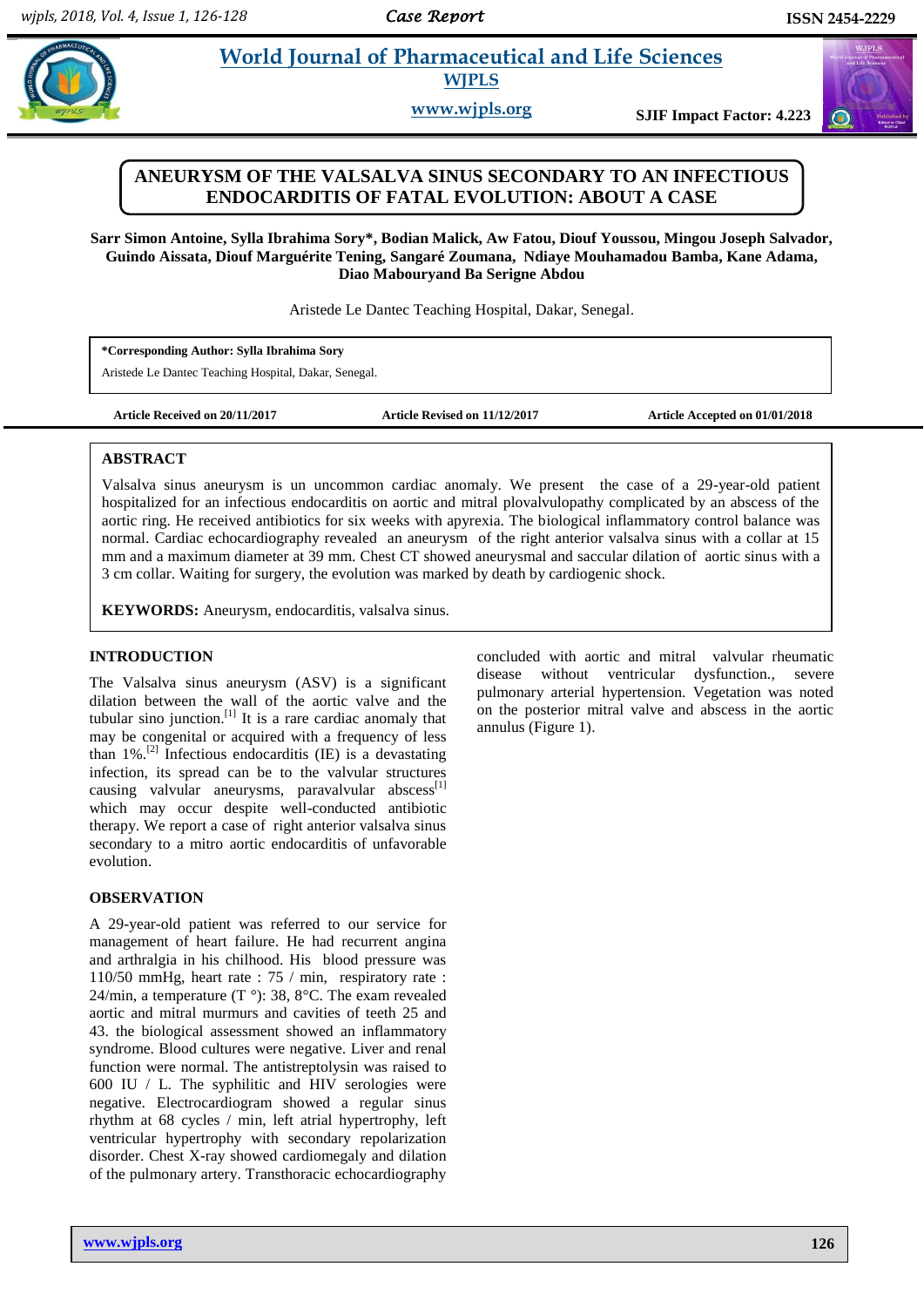

**Figure 1: Transthoracic echocardiography parasternal left major axis showing the abscess of the aortic annulus and the posterior mitral valve vegetation (arrows).**

He received treatment of heart failure associated with dual antibiotic therapy for six weeks with stable apyrexia. The inflammatory control balance was normal.

Doppler echocardiography noted an aneurysm of the right anterior valsalva sinus measuring  $39 \times 25$  mm in diameter with a collar of 15 mm (Figure 2).



**Figure 2: transthoracic echocardiography small axis image showing the aneurysm and its collar (arrow).**

There were pre-existing mitro-aortic valve disease with left hypertrophy ventricular. CT angiography showed

aneurysmal and saccular dilation of the aortic sinus with colar of 3mm.



**Figure 3: Thoracic CT image of sagittal reconstruction showing the aneurysm and its collar (arrow).**

An early surgical repair was proposed unfortunately the patient died while waiting in a cardiogenic shock chart.

**DISCUSSION**